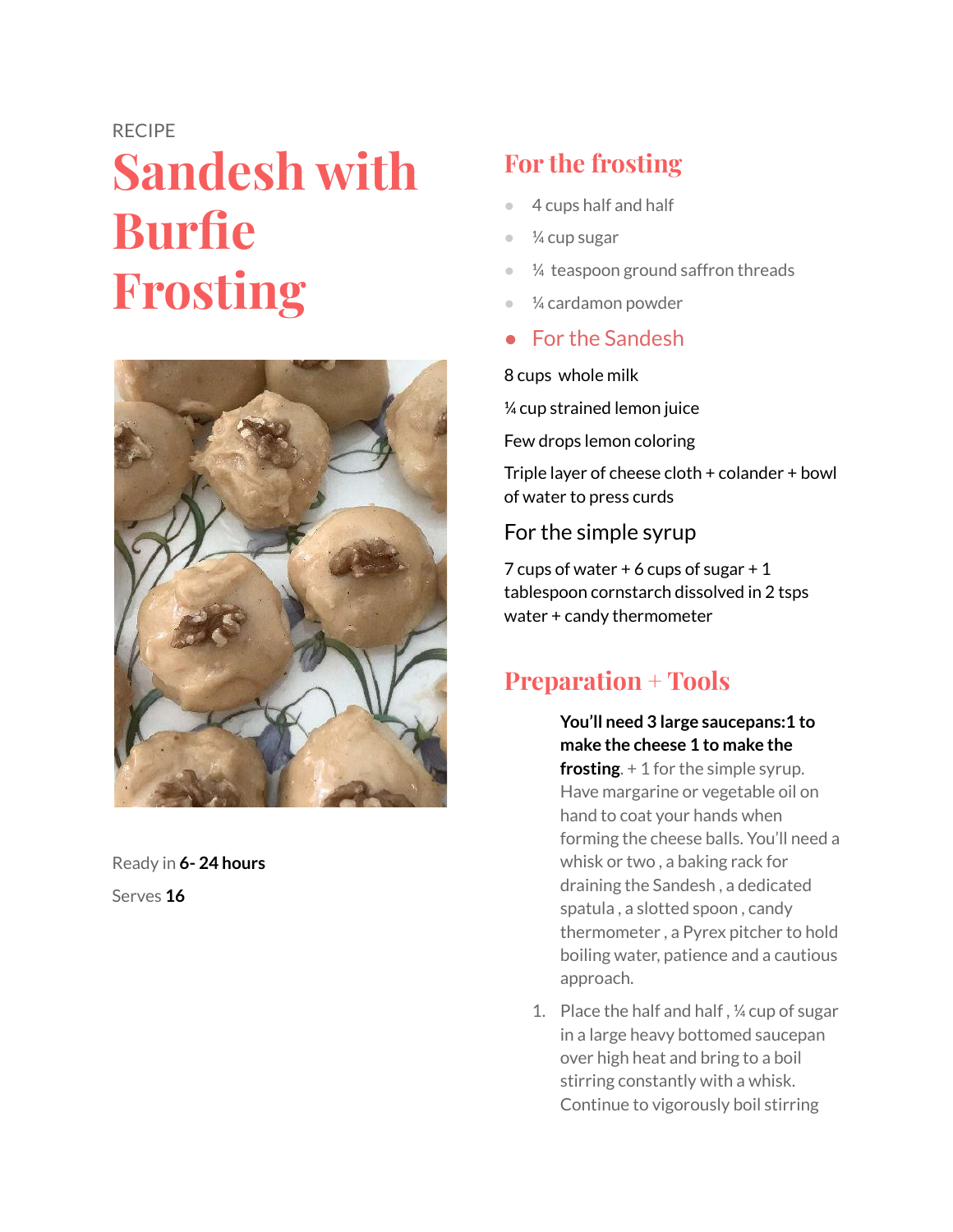until it is reduced to 1 cup. Add the powdered saffron threads and cardamon and reduce the heat to moderate. Stir constantly or it will burn! Cook until it forms a paste. Turn off the flame and transfer to a plate to cool then refrigerate covered.

**2. Place milk in a 5 quart saucepan over high heat and stirring constantly with a whisk bring to a frothing boil. Reduce heat to moderate, pour in the lemon juice and stir gently. Turn off the flame. Within a minute you'll see the curds separating from the whey. If the cheese has not formed by then add up to 1 tbs of lemon juice. Remove the pan from the heat and set aside for ten minutes.**

**3. Line a colander with a triple layer of cheese cloth. Place the colander in a bowl to catch the whey. Carefully pour the curds and whey onto the cheese cloth. Gather the 4 corners of the cheese cloth rinsing the bundle under lukewarm water for ten minutes. Gently twist the cloth to extract excess water. Now place the cheese in the colander in a new 2 quart bowl. Flatten the top by resting a salad plate on top of the cheesecloth and then place another large bowl or pan filled with water on top of the plate. This will press the cheese draining excess moisture. Allow this for 20-45 minutes.**

**4. Next make the simple syrup by placing 6 cups of sugar and 7 cups of water in a heavy 5 quart saucepan. Bring it to a boil over moderate heat until the sugar dissolves. Increase the heat to 220F .** Use your candy thermometer to test the temperature. Then

turn down the heat to the lowest flame possible while you move onto the next step.

> **5. Unwrap the cheese placing it on a clean work surface. Roughly break it apart and press with paper towels to extract excess moisture.** Using the heel & palm of your hand spread it out. Now use the spatula to gather it into a mass and bray the cheese for at least 5 minutes. Keep braying until the cheese is smooth without any trace of graininess. Should be silky. Then wash your hands , dry them and coat with a film of oil or margarine. Gather the cheese into a mass. Divide into 8 or 16 portions. Roll into balls.

> **6.** Bring the syrup back to a gentle boil and one by one add the cheese balls and cook slowly for one minute. Then raise the heat to high and boil vigorously while covered for 20 minutes. But here's the catch. You want the syrup to stay at the same temperature of 220F. In order to achieve that you're going to add ¼ cup of boiling water using your Pyrex cup by pouring the hot water down the side of the pan at 4 minute intervals. **Cornstarch** will be added along with the first ¼ cup of hot water AFTER the first 4 minutes of cooking time. Do not pour the hot water directly onto the cheese balls. The syrup should look like a mass of frothing bubbles. The cheese balls will expand in size . During the last 3 minutes sprinkle the syrup with water every minute. Finally turn off the flame, remove from the heat and allow the Sandesh to soak for 6 hours and maximum of 24 hours.